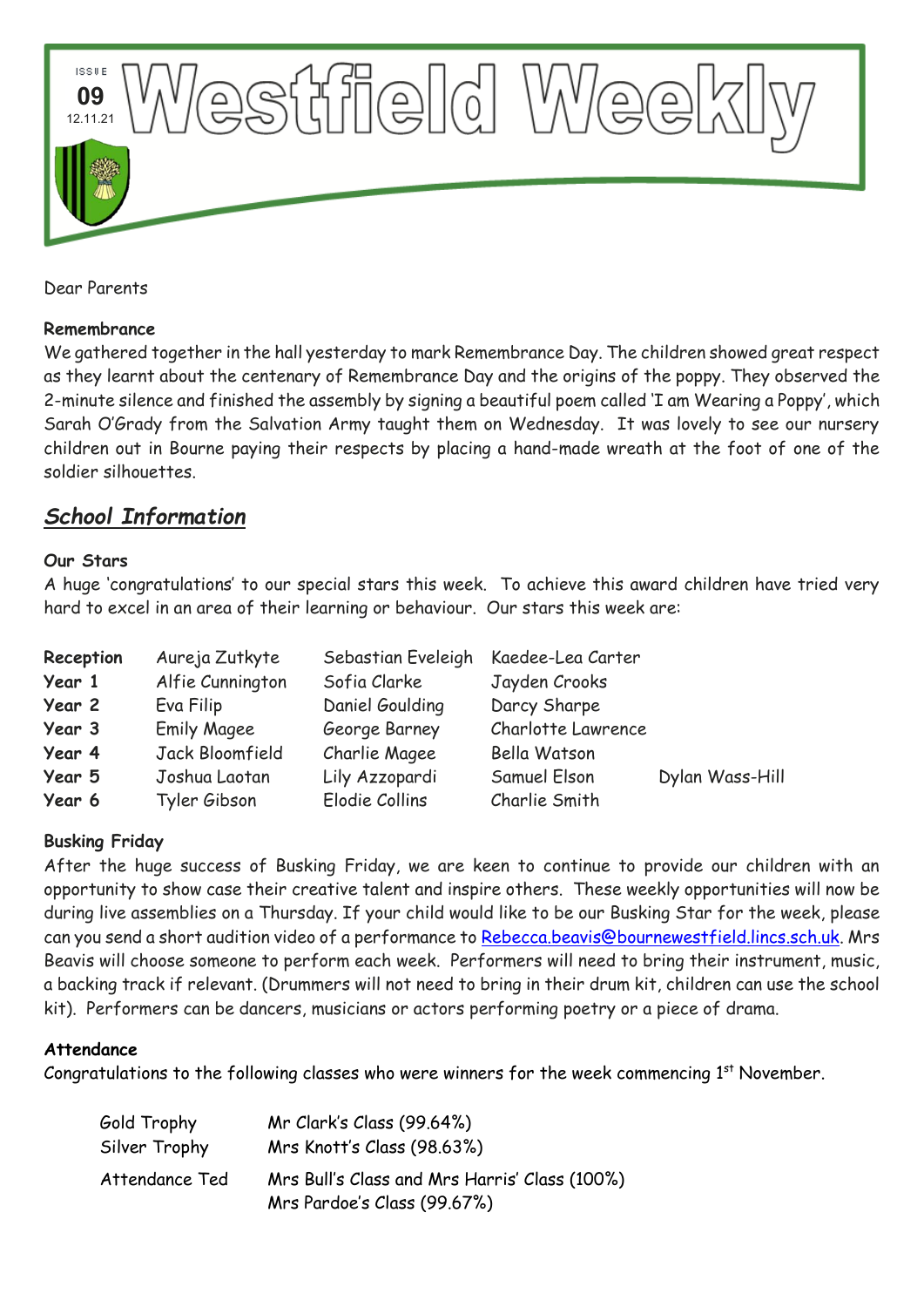## **School Drop Off and Pick Up - Idling Engines**

We have received numerous reports from neighbours regarding parents sitting in their cars with engines idling at school drop off and pick up. Many parents will be unaware that it is an offence to sit in a stationary vehicle with the car engine idling.

Stationary idling is an **offence under Section 42 of the Road Traffic Act 1988**. The act enforces Rule 123 of the Highway Code, which states: "You must not leave a vehicle's engine running unnecessarily while that vehicle is stationary on a public road." An idling engine can produce **up to twice as many exhaust emissions** as an engine in motion. Exhaust emissions contain a range of air pollutants such as carbon monoxide, nitrogen dioxide, and particulate matter, which can affect the air quality of the surrounding environment and the air we breathe.

If you are waiting in your vehicle for the gates to open at the start or the end of the day, please ensure your car engine is not on – thank you.

Our school council will be starting a 'clean air' campaign to ensure that the air around school is as safe as it can be.

#### **School Photographs**

The photographer will visit school on Monday 15<sup>th</sup> November to take individual photographs of children. Sibling photographs for children from **Reception to Year 6** will be taken automatically during the course of the school day. If you would like to bring any younger children (including those that attend Bourne Westfield Nursery) to be photographed with their elder brothers and sisters, please come along to the main hall from 8.15am; the photographer will start as soon as possible. Please enter via the gate by the Nursery. **Please ensure your child wears their school tie if they wear a shirt that buttons to the neck and that long hair is tied up in line with our school policy – thank you.** 

#### **Children in Need – 19th November**

Children in Need is next week on Friday 19<sup>th</sup> November. This will be a 'spotty non-uniform day' and we ask that children please bring in a donation of £1, half of which will go to Children in Need and half to support the school running track which was our focus last year.

#### **School Led Clubs – Week commencing 15th November**

A courtesy reminder that there are **no school led clubs in the week commencing 15th November** due to parents' evenings – this includes the early morning cross country. Externally run clubs will run as normal.

#### **Oracy Challenge: A time to reflect, a time to talk**

Remembrance Sunday is a time to commemorate those who have been affected by war and conflict. At this time, we buy small paper "poppies" to show that we are remembering the sacrifices of those who died, and also to raise money to support serving and ex-Service personnel and their families.

Watch the video and then discuss the following question: Why are poppies used to commemorate the war? <https://www.bbc.co.uk/cbeebies/watch/poppies>

## **School Christmas Lunch**

Our Christmas Lunch this year will be on Wednesday 15th December. The children will be able to have roast turkey, pigs in blankets, stuffing, crispy roast potatoes, carrots, peas and turkey gravy or the vegetarian option will be Quorn roast with Quorn chipolatas. **Due to the high take up of this lunch, these will be the only options available on this day.** The deadline for ordering the Christmas Lunch will be Tuesday 7th December. It is always very popular so please make sure you order in time.